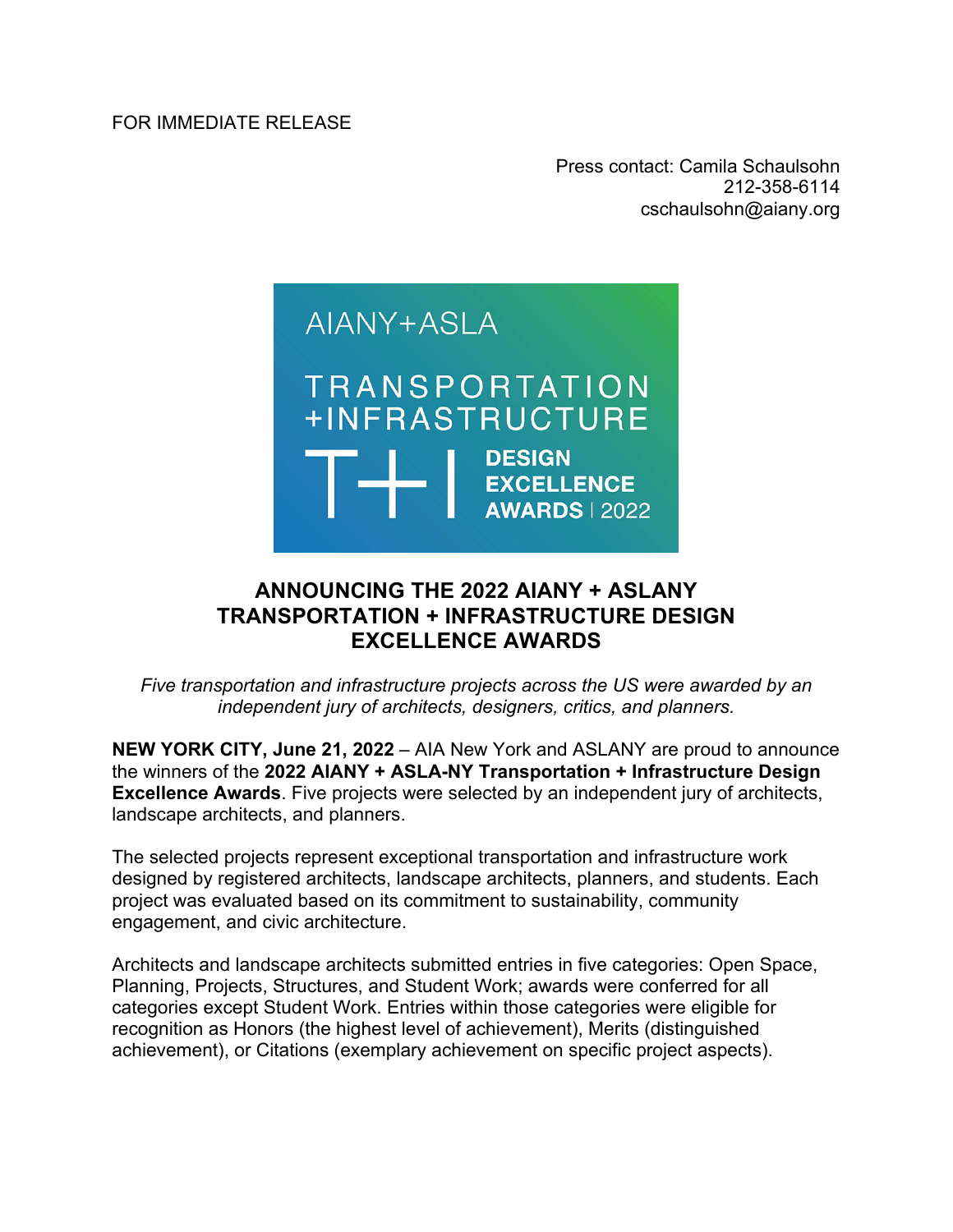Award recipients were announced and celebrated at a virtual Winners' Event on Thursday, June 16.

### **2022 JURORS**

**Celine Armstrong, ASLA, LEED AP**, Chief Development Officer, Fifth Avenue **Carol Ross Barney, FAIA, HASLA**, Design Principal and Founder, Ross Barney **Architects Claudia Herasme**, Former Managing Deputy Commissioner, Chicago Department of Planning and Development **Alex Krieger, FAIA**, Principal, NBBJ

### **AWARD RECIPIENTS**

#### **OPEN SPACE**

#### HONOR

### **The Underline's Brickell Backyard**

Landscape Architect: James Corner Field Operations Collaborators: CMS, Inc.; Fairchild Tropical Botanic Garden; HLB Lighting; James Urban; Kimley-Horn; Optimus Structural Design, LLC; Order; Vidal & Associates Location: Miami, FL

### **PLANNING**

#### HONOR

### **Financial District and Seaport Climate Resilience Master Plan**

Architect: One Architecture & Urbanism Landscape Architect: SCAPE Collaborators: AKRF; Arcadis; Matrix New World; Sam Schwartz Engineering; Sive Paget Riesel Location: New York, NY

### **STRUCTURES**

#### HONOR

### **Salesforce Transit Center**

Architect: Pelli Clarke Pelli Architects Architect of Record: Adamson Associates International, Inc.